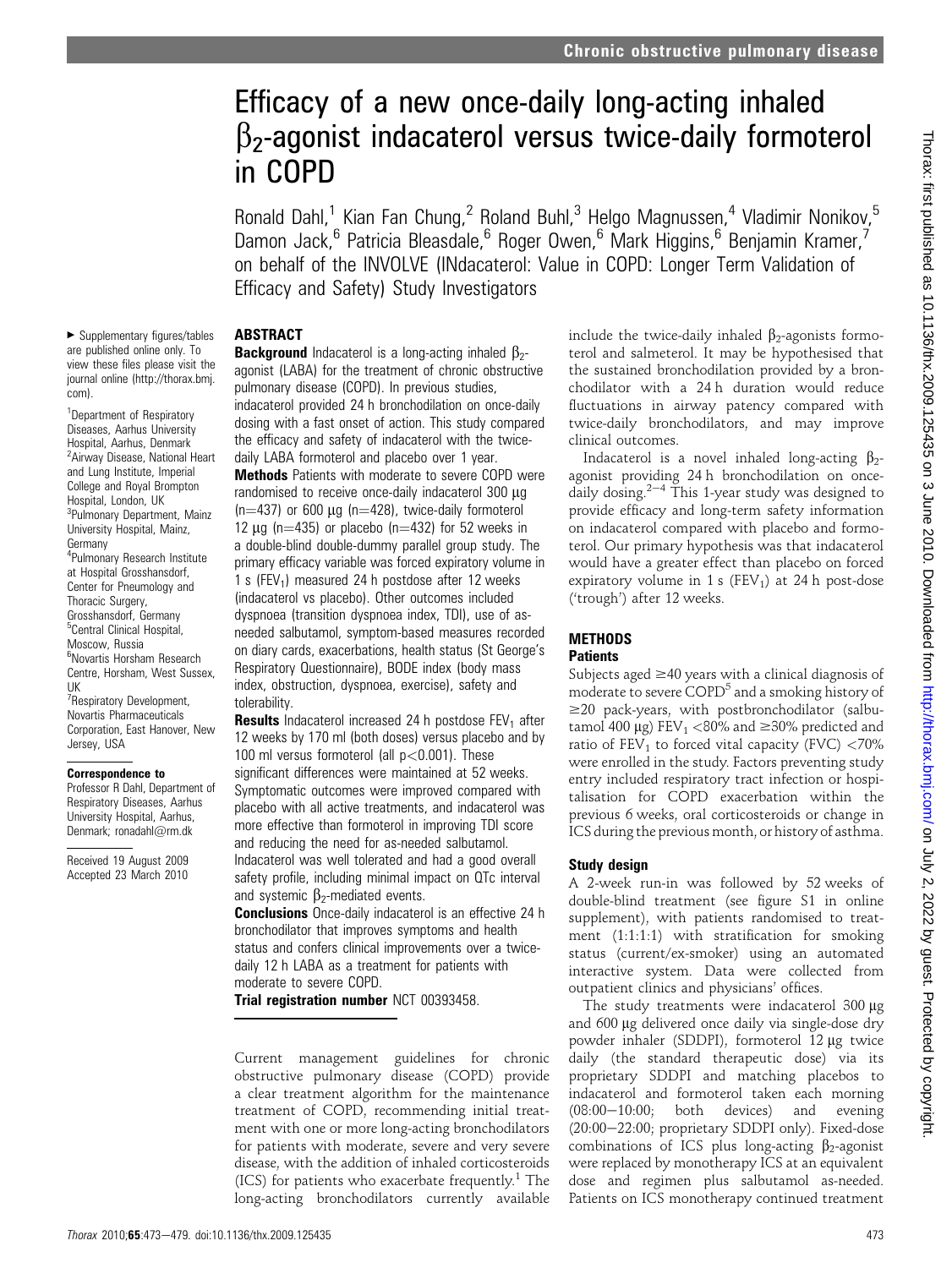at a stable dose throughout the study. Patients were given salbutamol to use as-needed but were asked not to take it within 6 h before each visit. Other bronchodilators or corticosteroids were not allowed unless to treat a COPD exacerbation. Participating physicians were responsible for treating exacerbations.

## **Assessments**

Patients visited the clinics on days 1, 2, 15, 29, 84, 85, 113, 168, 197, 253, 364 and 365. The visits on days 1 and 2, week 12 and week 52 were on consecutive days in order to provide a precise trough  $FEV<sub>1</sub>$  value which was based on the mean of two measurements taken 23 h 10 min and 23 h 45 min following the previous day's morning dose. At other visits the 15 min predose value was used as a 'trough' measurement. In a subset of patients, spirometry was performed serially over 24 h postdose. Patients were given a diary to record peak expiratory flow (PEF), symptoms, use of salbutamol, any change in concomitant medications and adverse events.

COPD exacerbations were defined as onset or worsening of more than one respiratory symptom (dyspnoea, cough, sputum purulence or volume or wheeze) for >3 consecutive days (based on diary cards or patients' reports of their health since the previous visit) plus documented proof of intensified treatment (eg, systemic steroids, antibiotics or oxygen) and/or hospitalisation or emergency room visit.

Health status (St George's Respiratory Questionnaire,  $SGRQ$ <sup>6</sup> and dyspnoea (baseline and transition dyspnoea indices,  $\mathrm{BDI/TDI}^7)$  were measured on day 1 and weeks 4, 8, 12, 24, 44 and 52. The modified Medical Research Council (mMRC) dyspnoea scale $^{\rm 8}$   $^{\rm 9}$  was measured on day 1, week 12 and week 52 followed by the 6-min walk test<sup>10</sup> as components of the BODE (body mass index, obstruction (FEV<sub>1</sub>, % predicted), dyspnoea, exercise) index.<sup>11</sup>

Adverse events were recorded at each visit. ECG assessment, blood pressure and pulse rate measurements and blood sampling for haematology were performed at regular intervals.

## Objectives and outcomes

The primary objective was to test the hypothesis that both indacaterol doses were superior to placebo in their effect on trough  $FEV<sub>1</sub>$  after 12 weeks. The important secondary efficacy outcomes were days of poor COPD control (a composite measure used in formoterol registration studies,  $12^{12}$  13 defined as the number of days with a score of  $\geq 2$  on a 0-3 scale for at least two symptoms out of cough, wheeze, production/colour of sputum and breathlessness), SGRQ total score and time to first exacerbation. Other secondary efficacy outcomes included other spirometry, TDI scores and percentage of responding patients, exacerbation rates, BODE index and end points derived from diary data. Safety outcomes included the incidence of adverse events and clinically notable values for plasma potassium  $(<$ 3.0 mmol/l) and blood glucose ( $\ge$ 9.99 mmol/l). QTc interval was calculated using the Fridericia formula.

## Statistical methods

Efficacy results are presented for the modified intention-to-treat (ITT) population including all randomised patients who received at least one dose of study drug but excluding patients from six sites owing to non-conformance with good clinical practice. Safety results are presented for all patients who received at least one dose of study drug. All analyses presented here were preplanned.

The primary variable was analysed using a mixed model analysis of covariance (ANCOVA) with treatment as a fixed effect and baseline  $FEV_1$  and  $FEV_1$  reversibility as covariates. The

same model (with appropriate covariates) was used to analyse other efficacy variables. The results are presented as estimated adjusted treatment effects (least squares means) and treatment contrasts with 95% CIs and two-sided p values. For trough  $FEV<sub>1</sub>$ at weeks 12 and 52, SGRQ total score, TDI score and daily salbutamol use, missing values were replaced using last observation carried forward. Data were carried forward for a maximum of 11 weeks, and for trough  $FEV<sub>1</sub>$  no data were carried forward from before day 15. Exploratory analyses of week 12 trough  $FEV<sub>1</sub>$  values were performed in subgroups defined according to baseline age, disease severity, smoking history or ICS use. A hierarchical testing procedure to control type I error for multiplicity was used for the comparisons of indacaterol and placebo for the primary end point, then in turn for days of poor COPD control, SGRQ total score at week 12 and time to first COPD exacerbation. Other analyses were not adjusted for multiplicity.

Time to first COPD exacerbation was analysed using a Cox regression model with the assumption of proportional hazards checked with Schoenfeld residuals of treatment effects plotted against time. The number of COPD exacerbations over 52 weeks was analysed using a Poisson regression model with a sensitivity analysis to assess the impact of premature discontinuations by imputing an additional one exacerbation for these patients. Neither the Cox nor the Poisson regression model assumes normality. Normal distribution was assumed for efficacy and safety variables where ANCOVAs were performed. For the primary and important secondary variables (excluding exacerbations), the normality assumption was checked with a quantile-quantile plot of residuals for each treatment group.

All safety end points were summarised for the safety population.

## Sample size

With a SD of 270 ml for trough  $\text{FEV}_{1,}{}^{12\ 13}$  108 evaluable patients per group were needed to detect a 120 ml difference between indacaterol  $300 \mu g$  and placebo as significant at the  $5\%$  level (two-sided) with 90% power, with 84% power (due to the hierarchical testing) for the indacaterol 600 µg versus placebo comparison. However, the plan for at least 300 patients per indacaterol dose group to provide a robust safety database provided 99% power for the primary comparisons.

## RESULTS

## **Patients**

Patient disposition is shown in figure 1, which shows that the ITT population was modified to exclude 129 patients (7.4% of randomised) before unblinding because of non-conformance with good clinical practice irrespective of treatment group, the main reasons for non-conformance being substandard spirometry, unsatisfactory completion of diary cards and health status questionnaires and inability to verify source data. Baseline data for all patients (safety population) are shown in table 1. Approximately 5% of patients were enrolled before an early protocol amendment stipulating postbronchodilator (rather than prebronchodilator) spirometry values as entry criteria and had baseline spirometry outside specified limits.

## Spirometry

Trough FEV<sub>1</sub> at week 12 with both indacaterol doses was 170 ml higher than placebo ( $p<0.001$ ) and 100 ml higher than formoterol (p<0.001) (table 2). Over the remainder of the study, significant differences versus placebo were maintained at a similar level for indacaterol, while the difference between formoterol and placebo diminished (table 2; figure 2). Analysis of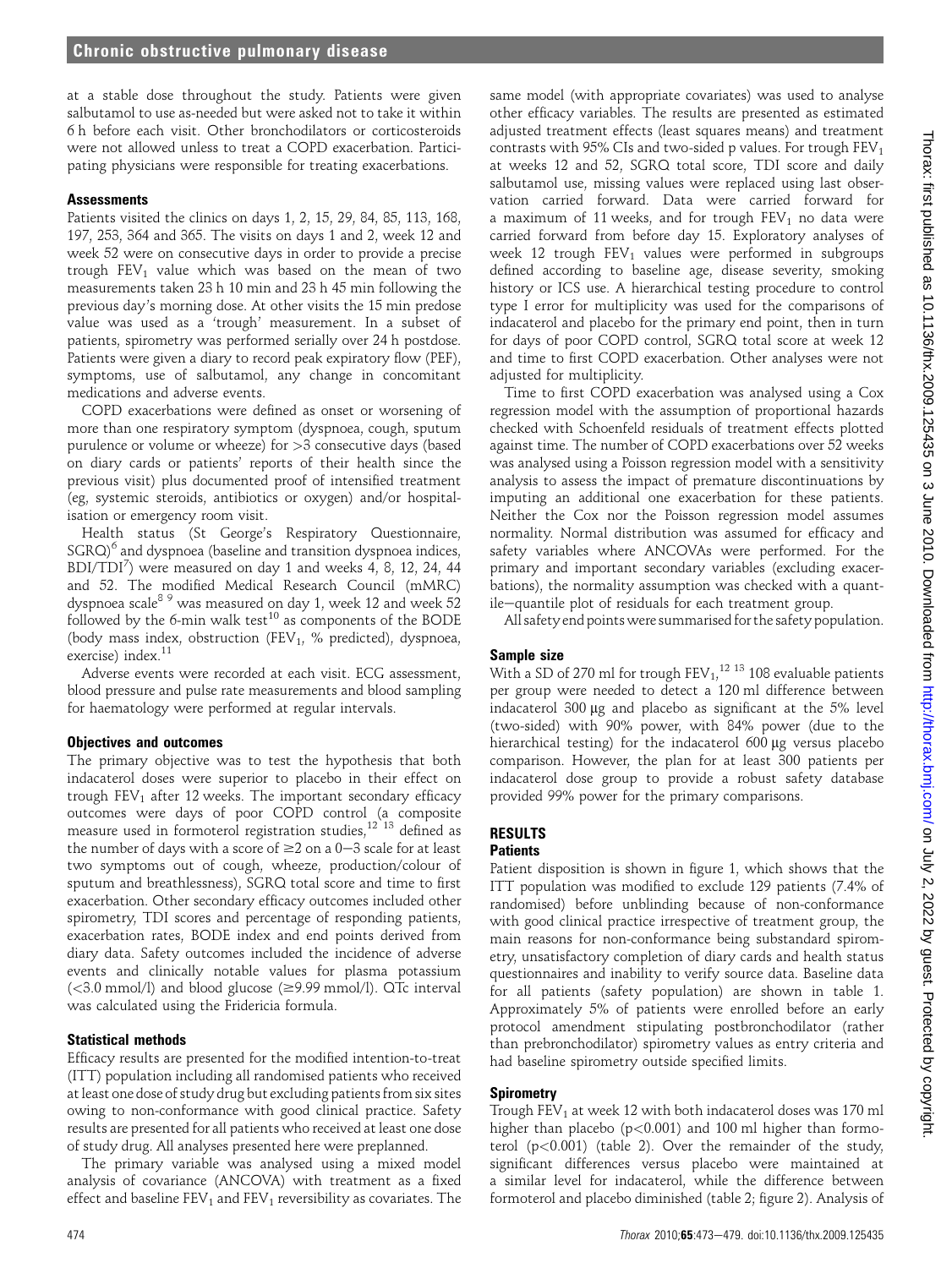



Figure 1 Patient flow through study.

trough  $FEV_1$  at week 12 for the ITT population (ie, including patients from the centres excluded from the modified ITT analysis) is provided in table S1 in the online supplement.

Supportive analysis of the primary variable excluding any patients with protocol deviations  $(13-15)$ % of patients across the groups, including those not meeting the postbronchodilator spirometry entry criteria; see table 1) showed similar results (not shown). The group mean values and differences between treatment and placebo groups in trough  $FEV<sub>1</sub>$  after 12 weeks were similar for subgroups of patients analysed according to age, COPD severity, smoking status and ICS use.

At 5 min postdose on day 1, compared with placebo  $FEV<sub>1</sub>$ increased by 130 ml (95% CI 110 to 150) with indacaterol 300 mg, by 150 ml (95% CI 140 to 170) with indacaterol 600 mg and by 140 ml (95% CI 120 to 160) with formoterol (all  $p<0.001$ ) vs placebo). Serial measurements of  $FEV<sub>1</sub>$  showed a significant effect of indacaterol over placebo at each time point over 24 h postdose (figure 3). Other spirometry results are shown in the online supplement.

#### Clinical outcomes

Both indacaterol doses were superior to placebo for all secondary end points controlled for type I error (ie, days of poor control, SGRQ and time to first exacerbation; differences between indacaterol and formoterol for these end points were not statistically significant; tables 2 and 3, figure 4). Time to first COPD exacerbation was improved with all treatments, as shown by the HRs in table 3, although there were too few events to calculate event-free time. Exacerbation rate ratios were similar without imputation (table 3) and with imputation (not shown).

Both indacaterol and formoterol increased TDI scores, with the differences between indacaterol and placebo close to or exceeding the 1-point minimum clinically important difference<sup>14 15</sup> (table 2). TDI scores were significantly higher with indacaterol than with formoterol at week 12 but not at week 52. At week 12, 63% and 58% of patients treated with indacaterol 300 and 600 µg, respec-

Thorax 2010;65:473-479. doi:10.1136/thx.2009.125435 475

tively, had a clinically important increase of  $\geq 1$  in TDI score compared with 40% of patients given placebo ( $p$ <0.001) and 53% of patients treated with formoterol ( $p < 0.01$  for indacaterol 300  $\mu$ g vs formoterol). Efficacy outcomes based on diary data and BODE index (table 2) were generally significantly improved with indacaterol and formoterol versus placebo, with significant differences between indacaterol and formoterol for use of as-needed salbutamol, nights without awakenings and PEF.

## Safety

COPD worsening and nasopharyngitis were the only adverse events reported by >10% of patients in any treatment group (table 4). Most cases of COPD worsening were mild or moderate in severity (indacaterol 300  $\mu$ g, 92%; indacaterol 600  $\mu$ g, 91%; formoterol, 84%; placebo, 87%). All cases of nasopharyngitis were mild or moderate with indacaterol and formoterol.

Eight patients died during treatment and four during followup. Of the deaths during treatment, two were due to cardiac arrest (indacaterol 300 µg; placebo), one to multiorgan failure (formoterol), one to respiratory failure (formoterol) and four to sudden death (one formoterol; three placebo). The indacateroltreated patient who died had discontinued treatment 3 days earlier owing to dyspnoea (suspected as related to treatment). The three deaths during formoterol treatment were considered unrelated to formoterol.

Tremor was reported in 0.2%, 1.9%, 1.2% and 0.5% of the indacaterol  $300 \mu g$ ,  $600 \mu g$ , formoterol and placebo groups, respectively, and tachycardia in 0.9%, 0.7%, 0.5% and 1.2%, respectively. Two cases were severe (tremor in one patient receiving placebo and atrial tachycardia in one patient receiving indacaterol  $600 \mu$ g).

In addition to patients reporting cough as an adverse event (table 4), investigators were asked to record any instances of cough occurring within 5 min of drug administration during clinic visits regardless of whether they considered it an adverse event. This was observed in an average of 19.1% of patients in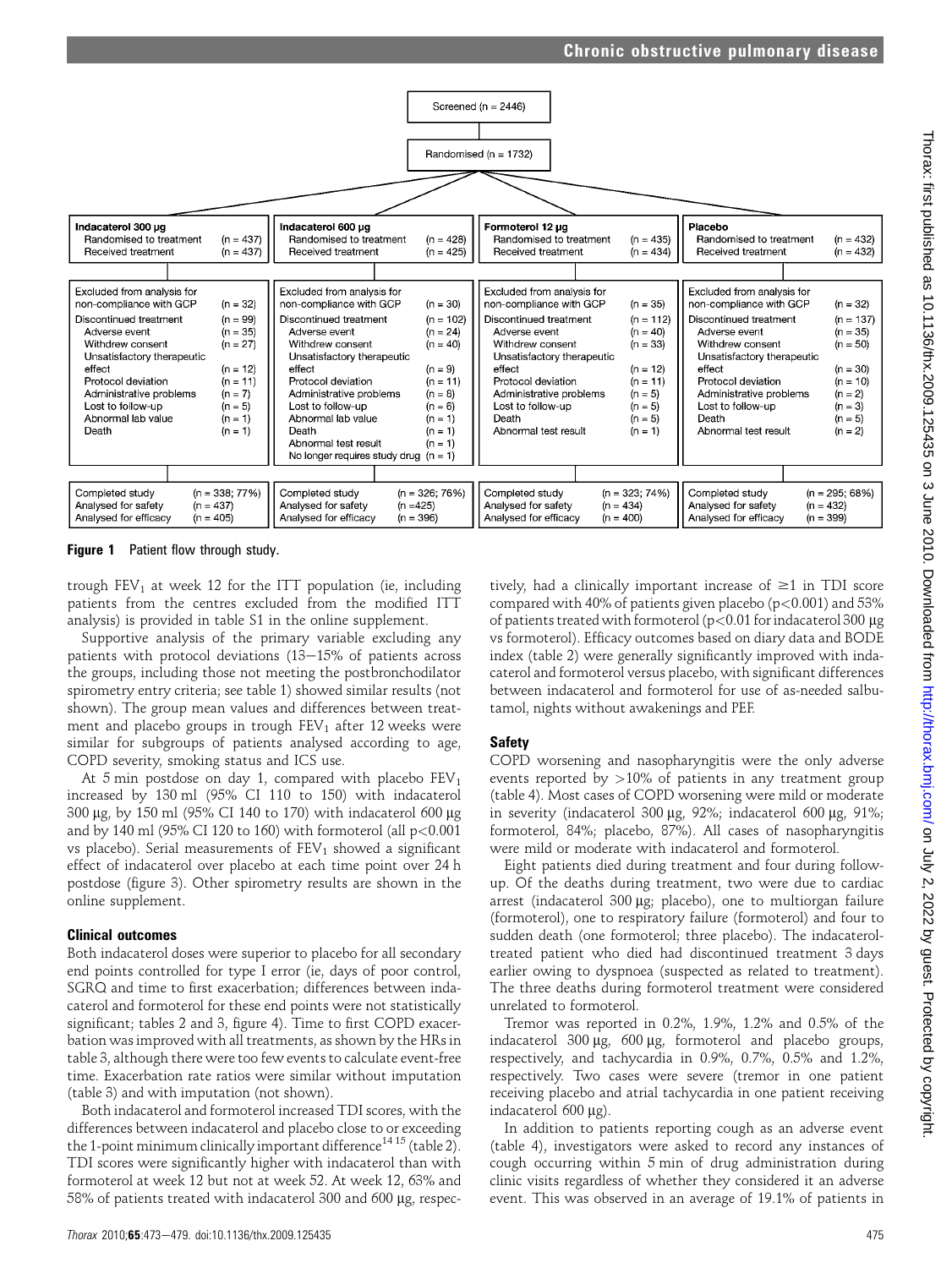#### Table 1 Patient demographic data and other characteristics at baseline (safety population)

|                                           | Indacaterol 300 µg<br>$n = 437$ | Indacaterol 600 µg<br>$n = 425$ | <b>Formoterol</b><br>$n = 434$ | <b>Placebo</b><br>$n = 432$ |
|-------------------------------------------|---------------------------------|---------------------------------|--------------------------------|-----------------------------|
| Age, years                                | 64.0 (57.0, 71.0)               | 63.0 (57.0, 69.0)               | 64.0 (58.0, 69.0)              | 63.0 (57.5, 69.0)           |
| Male sex, n (%)                           | 351 (80.3)                      | 327 (76.9)                      | 348 (80.2)                     | 352 (81.5)                  |
| BMI, $kg/m2$                              | 25.9 (23.3, 28.9)               | 26.0 (23.0, 29.7)               | 25.7 (22.9, 29.0)              | 26.4 (23.1, 30.0)           |
| COPD severity, n (%)*                     |                                 |                                 |                                |                             |
| At risk+                                  | 9(2.1)                          | 3(0.7)                          | 7(1.6)                         | 10(2.3)                     |
| Mild +                                    | 2(0.5)                          | 6(1.4)                          | 7(1.6)                         | 10(2.3)                     |
| Moderate                                  | 226 (51.7)                      | 212 (49.9)                      | 226 (52.1)                     | 216 (50.0)                  |
| Severe                                    | 190 (43.5)                      | 188 (44.2)                      | 182 (41.9)                     | 186 (43.1)                  |
| Very severe                               | 9(2.1)                          | 15(3.5)                         | 10(2.3)                        | 9(2.1)                      |
| ICS users, n (%)                          | 243 (55.6)                      | 226 (53.2)                      | 221 (50.9)                     | 224 (51.9)                  |
| Smoking history, pack-years               | 40.0 (30.0, 53.0)               | 40.0 (30.0, 58.0)               | 40.0 (30.0, 50.0)              | 43.0 (31.0, 53.5)           |
| History of, n (%)                         |                                 |                                 |                                |                             |
| <b>CCV</b> condition                      | 80 (18.3)                       | 93 (21.9)                       | 88 (20.3)                      | 82 (19.0)                   |
| Diabetes mellitus                         | 33(7.6)                         | 39 (9.2)                        | 37(8.5)                        | 50(11.6)                    |
| Hypertension                              | 227 (51.9)                      | 204 (48.0)                      | 213 (49.1)                     | 216 (50.0)                  |
| Hyperlipidaemia                           | 145 (33.2)                      | 138 (32.5)                      | 133 (30.6)                     | 131 (30.3)                  |
| FEV <sub>1</sub> , % predicted $\ddagger$ | 51.5 (42.2, 62.9)               | 50.8 (41.2, 60.2)               | 52.5 (41.2, 63.1)              | 52.0 (41.9, 63.6)           |
| FEV <sub>1</sub> /FVC, $% \pm$            | 50.7 (43.5, 59.5)               | 51.1 (43.8, 59.1)               | 51.2 (43.5, 59.0)              | 52.0 (44.1, 60.5)           |
| Prebronchodilator FEV <sub>1</sub> , I    | 1.29(1.01, 1.58)                | $1.28$ (0.98, 1.60)             | 1.30(1.00, 1.62)               | 1.28(1.00, 1.70)            |
| Postbronchodilator FEV <sub>1</sub> , I‡  | 1.44 (1.14, 1.78)               | 1.41(1.11, 1.75)                | 1.47(1.12, 1.80)               | $1.44$ (1.12, 1.85)         |
| Reversibility, %‡                         | $9.8$ (3.0, 18.3)               | $10.9$ (3.8, 20.6)              | $10.1$ (3.4, 18.3)             | $10.8$ (4.7, 19.1)          |
| SGRQ total score§                         | 43 (32, 58)                     | 44 (31, 56)                     | 44 (32, 57)                    | 43 (30, 57)                 |
| BDI total scoreS                          | $6.0$ (6.0, 8.0)                | $6.0$ (5.0, 8.0)                | $6.0$ (5.0, 8.0)               | $6.0$ (5.0, 8.0)            |
| 6-min walking distance, mS                | 379 (300, 448)                  | 370 (300, 447)                  | 380 (300, 450)                 | 390 (307, 444)              |
| BODE index §                              | $3.0$ (2.0, 4.0)                | 3.0(1.0, 4.0)                   | $3.0$ $(1.0, 4.0)$             | $3.0$ (2.0, 4.0)            |

Data are median (upper and lower quartiles) unless stated otherwise.

\*COPD severity based on GOLD 2005 criteria.

yPatients enrolled before a protocol amendment of entry criteria stipulating postbronchodilator rather than prebronchodilator spirometry values.

 $\pm$ Measured 30 min after salbutamol 400 µg inhalation. Reversibility was calculated as the difference between the prebronchodilator and postbronchodilator values of FEV<sub>1</sub> (in litres) as a percentage of the prebronchodilator value.

SReported for the modified intention-to-treat population.

BDI, baseline dyspnoea index; BMI, body mass index; BODE index, body mass index, obstruction, dyspnoea, exercise; CCV, cardio- or cerebrovascular; COPD, chronic obstructive pulmonary disease; FEV<sub>1</sub>, forced expiratory volume in 1 s; FVC, forced vital capacity; ICS, inhaled corticosteroid; SGRQ, St George's Respiratory Questionnaire.

both indacaterol groups, 0.8% of the formoterol group and 1.8% of the placebo group. The cough typically started within 15 s of inhaling indacaterol, had a median duration of 12 s or less, and was not associated with bronchospasm. Importantly, the presence of this cough was not associated with any increase in discontinuation rates.

An increase in QTc interval of >60 ms from baseline occurred in one patient (0.2%) in each of the indacaterol and formoterol groups and in no patient in the placebo group. No patient had an absolute value >500 ms. Serum potassium concentrations <3.0 mmol/l were recorded for two patients (0.5%) in each of the indacaterol 300 µg and placebo groups and not in the other two groups. Group mean values of serum potassium 1 h postdose at week 52 were not significantly different. Blood glucose concentrations of >9.99 mmol/l were recorded for 8.0%, 9.0%, 6.5% and 7.5% of the indacaterol  $300 \mu g$ ,  $600 \mu g$ , formoterol and placebo groups, respectively. Group mean values of blood glucose 1 h postdose at week 52 were statistically significantly different for indacaterol 600 µg compared with placebo (5.86 vs 5.61 mmol/l,  $p=0.033$ ).

## **DISCUSSION**

This study provides clear evidence of effective 24 h bronchodilation with once-daily administration of indacaterol 300 or 600 µg. The effect of indacaterol on trough  $FEV<sub>1</sub>$  relative to placebo exceeded both the 120 ml level versus placebo that was

prespecified as clinically significant for this study and the  $100-140$  ml range proposed recently as a minimal important difference.<sup>17</sup> Bronchodilator efficacy was independent of age, severity of airways obstruction and smoking status. Results for trough  $FEV<sub>1</sub>$  at week 12 were very similar when analysed for the ITT population, suggesting that the exclusion of patients from six sites for non-conformance with good clinical practice had little impact on efficacy outcomes.

The bronchodilator effect of indacaterol was accompanied by significant improvements compared with placebo in dyspnoea and health status (both by a clinically meaningful margin<sup>15 16</sup>), time to first exacerbation, BODE index, use of asneeded salbutamol and symptom-based variables derived from diary data. Although this study was not primarily powered to detect significant differences between indacaterol and formoterol, indacaterol was more effective for several outcomes including bronchodilator efficacy. The 100 ml difference in trough  $FEV<sub>1</sub>$  between the two treatments after 12 weeks occurs in the early morning, a time that patients describe as worst for COPD symptoms.<sup>18</sup> Among the clinical outcomes, differences favoured indacaterol over formoterol in dyspnoea score, use of as-needed salbutamol and nights without awakenings. Indacaterol had a greater effect than formoterol on SGRQ total score, although the difference did not reach statistical significance.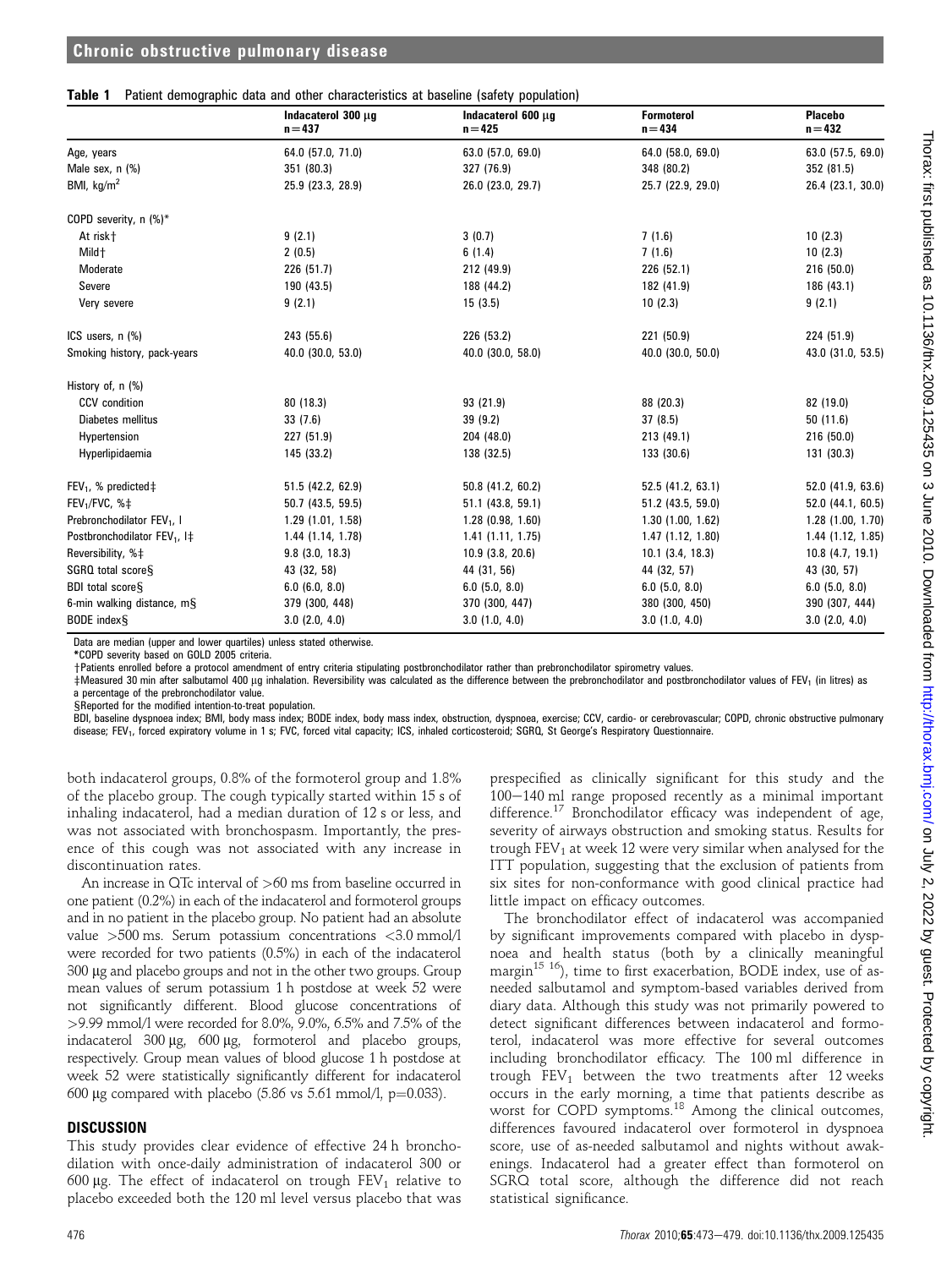### Table 2 Primary and additional efficacy outcomes

|                                                                           | Placebo (least    | Difference vs placebo (least<br>squares mean, 95% CI) |                                  |                                |
|---------------------------------------------------------------------------|-------------------|-------------------------------------------------------|----------------------------------|--------------------------------|
|                                                                           | squares mean, SE) | Indacaterol 300 µq                                    | Indacaterol 600 µg               | <b>Formoterol</b>              |
| Trough FEV <sub>1</sub> , IS                                              |                   |                                                       |                                  |                                |
| After 1 day                                                               | 1.31(0.009)       | $+0.14$ (0.11 to 0.16)****                            | $+0.17$ (0.15 to 0.20)**** + + + | $+0.11$ (0.09 to 0.13)***      |
| At week 12                                                                | 1.31(0.013)       | $+0.17$ (0.13 to 0.20)**** + + +                      | $+0.17$ (0.13 to 0.20)**** + + + | $+0.07$ (0.04 to 0.10)***      |
| At week 52                                                                | 1.28(0.017)       | $+0.16$ (0.12 to 0.20)****+++                         | $+0.15$ (0.11 to 0.19)****†††    | $+0.05$ (0.01 to 0.09)*        |
| TDI score <sub>S</sub>                                                    |                   |                                                       |                                  |                                |
| At week 12                                                                | 1.22(0.185)       | $+1.17$ (0.76 to 1.58)****                            | $+1.13$ (0.71 to 1.54)***+       | +0.72 (0.30 to 1.13)***        |
| At week 52                                                                | 1.57(0.230)       | $+1.00$ (0.53 to 1.47)***                             | $+0.98$ (0.51 to 1.46)***        | $+0.71$ (0.24 to 1.19)**       |
| Diary card data (over 52 weeks)                                           |                   |                                                       |                                  |                                |
| Days of poor COPD control, %                                              | 38.3 (1.47)       | $-4.7$ (-8.4 to $-1.0$ )*                             | $-8.3$ (-12.0 to -4.6)***        | $-4.8$ (-8.5 to -1.1)*         |
| Change from baseline in mean daily inhalations<br>of salbutamol as-needed | $-0.02$ (0.127)   | $-1.67$ (-1.97 to 1.37)***+                           | $-1.66$ (-1.96 to -1.36)****     | $-1.33$ (-1.63 to 1.03)***     |
| Days with no use of as-needed salbutamol, %                               | 34.8 (1.88)       | $+23.6$ (19.0 to 28.1)**** + +                        | $+26.6$ (22.0 to 31.2)**** + + + | $+17.3$ (12.2 to 21.9)***      |
| Days with no daytime symptoms, %                                          | 6.2(0.93)         | $+2.7$ (0.3 to 5.1)*                                  | $+2.4$ (0.0 to 4.8)              | $+2.9$ (0.5 to 5.3)*           |
| Days able to perform usual daily activities, %                            | 34.1 (1.53)       | $+8.5$ (4.6 to 12.5)***                               | $+9.0$ (5.0 to 13.0)***          | $+6.2$ (2.3 to 10.2)**         |
| Nights with no awakenings, %                                              | 67.5 (1.40)       | $+6.6$ (3.1 to 10.1)***                               | $+9.0$ (5.5 to 12.4)***++        | $+4.2$ (0.8 to 7.7)*           |
| Change from baseline in morning (predose)<br>PEF, I/min                   | 1.7(2.18)         | $+28.3$ (22.8 to 33.8)**** + + +                      | $+31.1$ (25.6 to 36.7)**** + + + | $+17.0$ (11.5 to 22.6)***      |
| Change from baseline in evening PEF, I/min                                | 2.9(2.20)         | $+24.6$ (19.2 to 30.1)**** + + +                      | $+28.3$ (22.8 to 33.8)**** + + + | $+15.7$ (10.2 to 21.1)***      |
| SGRQ total scoreS                                                         |                   |                                                       |                                  |                                |
| At week 12                                                                | 41.3 (0.72)       | $-3.8$ (-5.6 to -2.1)***                              | $-4.1$ (-5.9 to $-2.3$ )***      | $-3.2$ (-5.0 to $-1.5$ )***    |
| At week 52                                                                | 41.3 (0.87)       | $-4.7$ (-6.7 to $-2.7$ )***                           | $-4.6$ (-6.6 to -2.6)***         | $-4.0$ (-6.0 to $-2.0$ )***    |
| BODE index‡                                                               |                   |                                                       |                                  |                                |
| At week 12                                                                | 2.67(0.064)       | $-0.40$ (-0.56 to $-0.25$ )***                        | $-0.24$ (-0.40 to $-0.08$ )**    | $-0.28$ (-0.43 to -0.12)***    |
| At week 52                                                                | 2.90(0.076)       | $-0.55$ (-0.73 to 0.37)***                            | $-0.49$ (-0.68 to $-0.31$ )***   | $-0.53$ (-0.72 to $-0.35$ )*** |

Data are least squares means.

\*p<0.05, \*\*p<0.01, \*\*\*p<0.001. Dagger symbols denote where significant treatment differences (not shown) occur vs formoterol (†p<0.05, ††p<0.01, †††p≤0.001). zNegative changes represent an improvement in the BODE index.

 $$$ Minimum clinically important differences are 120 ml (trough FEV<sub>1</sub>), 1 point (TDI total score<sup>14 15</sup>) and 4 points (SGRQ total score<sup>16</sup>).

BODE index, body mass index, obstruction, dyspnoea, exercise; COPD, chronic obstructive pulmonary disease; FEV<sub>1</sub>, forced expiratory volume in 1 s; PEF, peak expiratory flow; SGRQ, St George's Respiratory Questionnaire; TDI, transition dyspnoea index.

Indacaterol increased the time to first exacerbation and reduced the exacerbation rate relative to placebo; similar effects were seen with formoterol. Both treatments improved the BODE index, which correlates with risk of exacerbations.<sup>19</sup> The low apparent rate of exacerbations and the effects of treatment need to be viewed cautiously since it is conceivable that some episodes were missed, owing perhaps to incomplete diary card reporting when patients were feeling particularly ill. A definition based only on documented treatment and/or hospitalisation, as used elsewhere,<sup>20</sup> might have increased the frequency of reporting.



**Figure 2** Trough forced expiratory volume in 1 s (FEV<sub>1</sub>) after 1 day and at weeks 12 and 52 of treatment (modified intention-to-treat population). Data are least squares means $\pm$ SE. Between-treatment comparisons are shown in table 2.



Additionally, we recruited patients with relatively stable disease who were not required to have a history of frequent exacerbations. Appropriately designed and powered studies are under way to

scrutinise the effect of indacaterol on exacerbations.

**Figure 3** Serial measurements of forced expiratory volume in 1 s  $(FEV<sub>1</sub>)$  from  $-15$  min to 24 h postdose measured in subset with serial spirometry measurements (12 h serial spirometry subset) at week 12. Data are least squares means $\pm$ SE. Treatment differences: p<0.001 for indacaterol (both doses) vs placebo at each time point;  $p < 0.05$  for formoterol vs placebo at time points from 5 min to 11 h 45 min postdose;  $p < 0.05$  for indacaterol 300  $\mu$ g vs formoterol at  $-15$  min, 2 h and from 6 h to 23 h 45 min;  $p < 0.05$  for indacaterol 600  $\mu$ q vs formoterol at all time points apart from 5 min postdose. Patient numbers at each time point are shown in table S3 in the online supplement.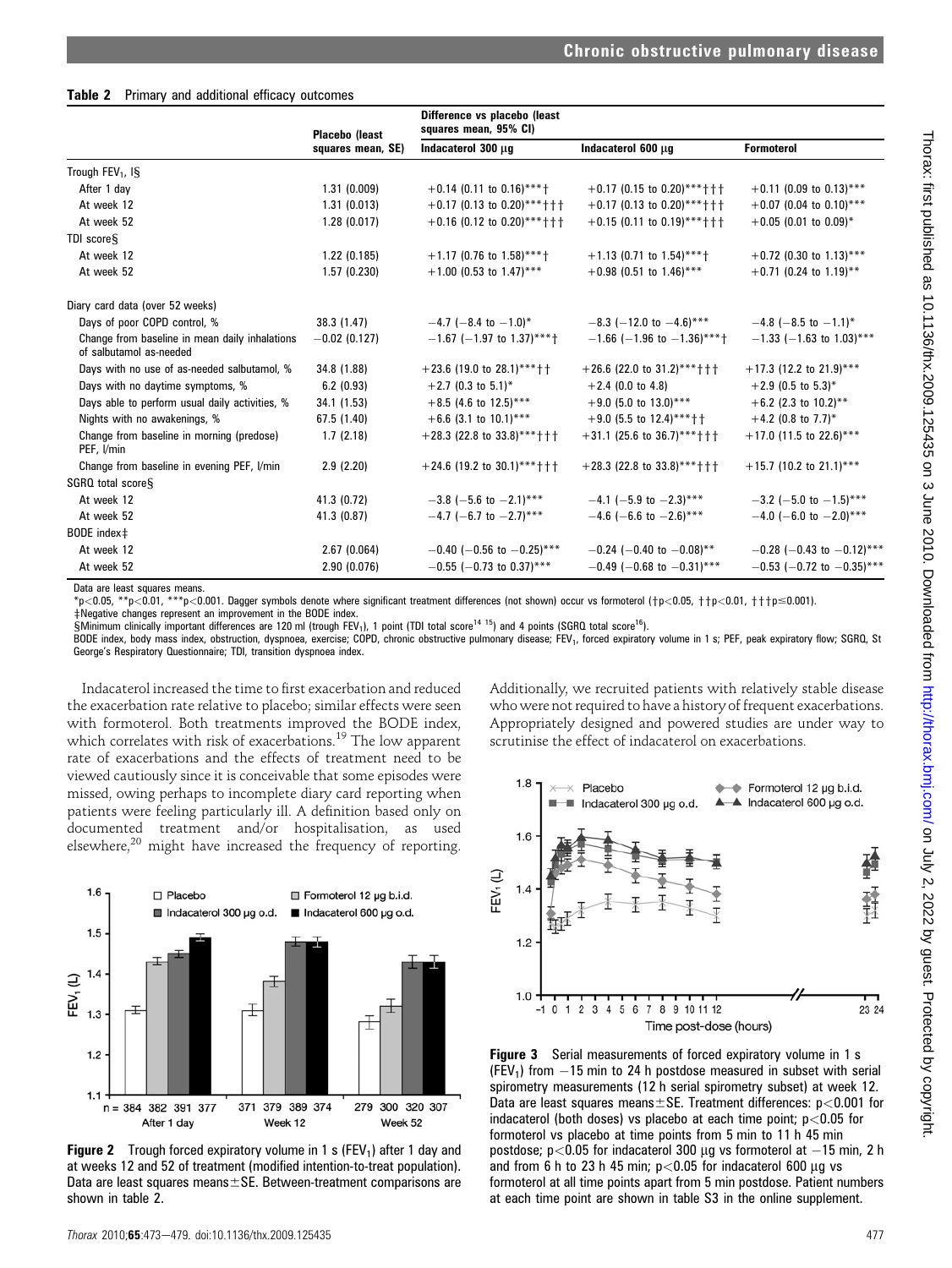|  |  |  |  |  |  |  | Table 3 Analysis of time to first COPD exacerbation and exacerbation rates |  |
|--|--|--|--|--|--|--|----------------------------------------------------------------------------|--|
|--|--|--|--|--|--|--|----------------------------------------------------------------------------|--|

|                                          | Indacaterol 300 µg       | Indacaterol 600 µg                 | <b>Formoterol</b>        | <b>Placebo</b>      |
|------------------------------------------|--------------------------|------------------------------------|--------------------------|---------------------|
| Patients with a COPD exacerbation, n (%) | 133 (32.8)               | 116 (29.3)                         | 126 (31.5)               | 145 (36.3)          |
| Event-free rate at month 12, % (95% CI)  | 63.1 (58.1 to 68.1)      | 66.7 (61.7 to 71.7)                | 65.0 (60.0 to 70.0)      | 57.0 (51.6 to 62.4) |
| HR vs placebo (95% CI)                   | $0.77$ (0.606 to 0.975)* | $0.69$ (0.538 to 0.882)*           | $0.77$ (0.605 to 0.981)* |                     |
| Rate of exacerbations per year           | 0.60                     | 0.57                               | 0.56                     | 0.74                |
| Rate ratio vs placebo (95% CI)           | $0.82$ (0.63 to 1.06)    | $0.74$ (0.56 to 0.97) <sup>*</sup> | $0.75$ (0.58 to 0.99)*   |                     |

\*p<0.05 vs placebo. Differences between indacaterol and formoterol not significant.

COPD, chronic obstructive pulmonary disease.



Figure 4 St George's Respiratory Questionnaire (SGRQ) total score at weeks 12 and 52. Data are least squares means $\pm$ SE. Betweentreatment comparisons are shown in table 2.

The 12-week time point was chosen for the primary end point since this is the minimum period required to demonstrate efficacy on  $FEV<sub>1</sub>$  for purposes of formal drug registration, as well as to minimise the impact of patient dropout during the later stages of a 52-week study. Nevertheless, indacaterol maintained its significant bronchodilator effect during the study, while formoterol suffered from some loss in efficacy over 52 weeks. A previous 1-year study showed some loss of bronchodilator effect with formoterol at a higher dose of 24  $\mu$ g twice daily,<sup>13</sup> although other results showed no tolerance either at the same dose used

## $N$ umber  $(0)$  of patients with adverse even

here<sup>13</sup> or with nebulised formoterol 50  $\mu$ g once daily.<sup>21</sup> Compared with previous studies,<sup>12 13</sup> formoterol had a lesser bronchodilator effect in the present study, perhaps because the older studies were in patients with higher mean  $FEV<sub>1</sub>$  reversibility of 17%. Nevertheless, the present double-blind comparison shows that indacaterol is the more effective bronchodilator and is similar or more effective for clinical outcomes. In addition, patient adherence to a once-daily dosing regimen may be better than with a twice-daily regimen since frequency of dosing has been shown to influence adherence.<sup>22</sup>

The choice of indacaterol doses was based on previous shortterm study results of bronchodilator efficacy and safety. $2^{-4}$ Evaluating the two doses over 1 year was felt sufficient to determine if the higher dose had a better effect on the secondary efficacy outcomes. Subsequent clinical investigation has shown that doses of  $150-300$  µg once daily are effective.<sup>23</sup> However, it is important to know that a dose of 600  $\mu$ g once daily (2-4 times the therapeutic dose) presented no safety concerns when given for a year. The overall incidence of adverse events was similar across the treatment groups and typical  $\beta_2$ -mediated adverse events were rare. Signs of systemic  $\beta_2$ -adrenoceptor activity were minimal, with no clinically meaningful differences between groups in mean serum potassium or blood glucose. Notable increases in QTc interval were observed very rarely and were not more common at the higher dose, suggesting that indacaterol has a very low potential for cardiac arrhythmogenicity. These properties point towards a good therapeutic ratio between efficacy and adverse event outcomes.

|                                                                      | Indacaterol 300 µg<br>$n = 437$ | Indacaterol 600 µg<br>$n = 425$ | <b>Formoterol</b><br>$n = 434$ | <b>Placebo</b><br>$n = 432$ |
|----------------------------------------------------------------------|---------------------------------|---------------------------------|--------------------------------|-----------------------------|
| Any adverse event                                                    | 310 (70.9)                      | 276 (64.9)                      | 283 (65.2)                     | 267 (61.8)                  |
| Events occurring in $>5\%$ of any group                              |                                 |                                 |                                |                             |
| COPD worsening*                                                      | 140 (32.0)                      | 117 (27.5)                      | 134 (30.9)                     | 150 (34.7)                  |
| Nasopharyngitis                                                      | 73 (16.7)                       | 80 (18.8)                       | 62 (14.3)                      | 56 (13.0)                   |
| Cough                                                                | 32(7.3)                         | 27(6.4)                         | 17(3.9)                        | 19 (4.4)                    |
| Upper respiratory tract bacterial infection                          | 29(6.6)                         | 25(5.9)                         | 23(5.3)                        | 36(8.3)                     |
| Lower respiratory tract infection                                    | 27(6.2)                         | 23(5.4)                         | 22(5.1)                        | 22(5.1)                     |
| Muscle spasms                                                        | 23(5.3)                         | 25(5.9)                         | 12(2.8)                        | 6(1.4)                      |
| Adverse events leading to discontinuation                            | 36(8.2)                         | 24 (5.6)                        | 42 (9.7)                       | 40 (9.3)                    |
| Events leading to discontinuation occurring in $>0.5\%$ of any group |                                 |                                 |                                |                             |
| COPD worsening                                                       | 5(1.1)                          | 4(0.9)                          | 17(3.9)                        | 17(3.9)                     |
| Dyspnoea                                                             | 4(0.9)                          | 2(0.5)                          | 1(0.2)                         | 3(0.7)                      |
| Asthenia                                                             | 3(0.7)                          | 0                               | 0                              | 0                           |
| Lower respiratory tract infection                                    | 2(0.5)                          | 1(0.2)                          | 4(0.9)                         | 1(0.2)                      |
| Sudden death                                                         | 1(0.2)                          | 0                               | 0                              | 3(0.7)                      |
| Respiratory failure                                                  | 0                               | 0                               | 4(0.9)                         | 1(0.2)                      |

\*Including COPD exacerbations.

COPD, chronic obstructive pulmonary disease.